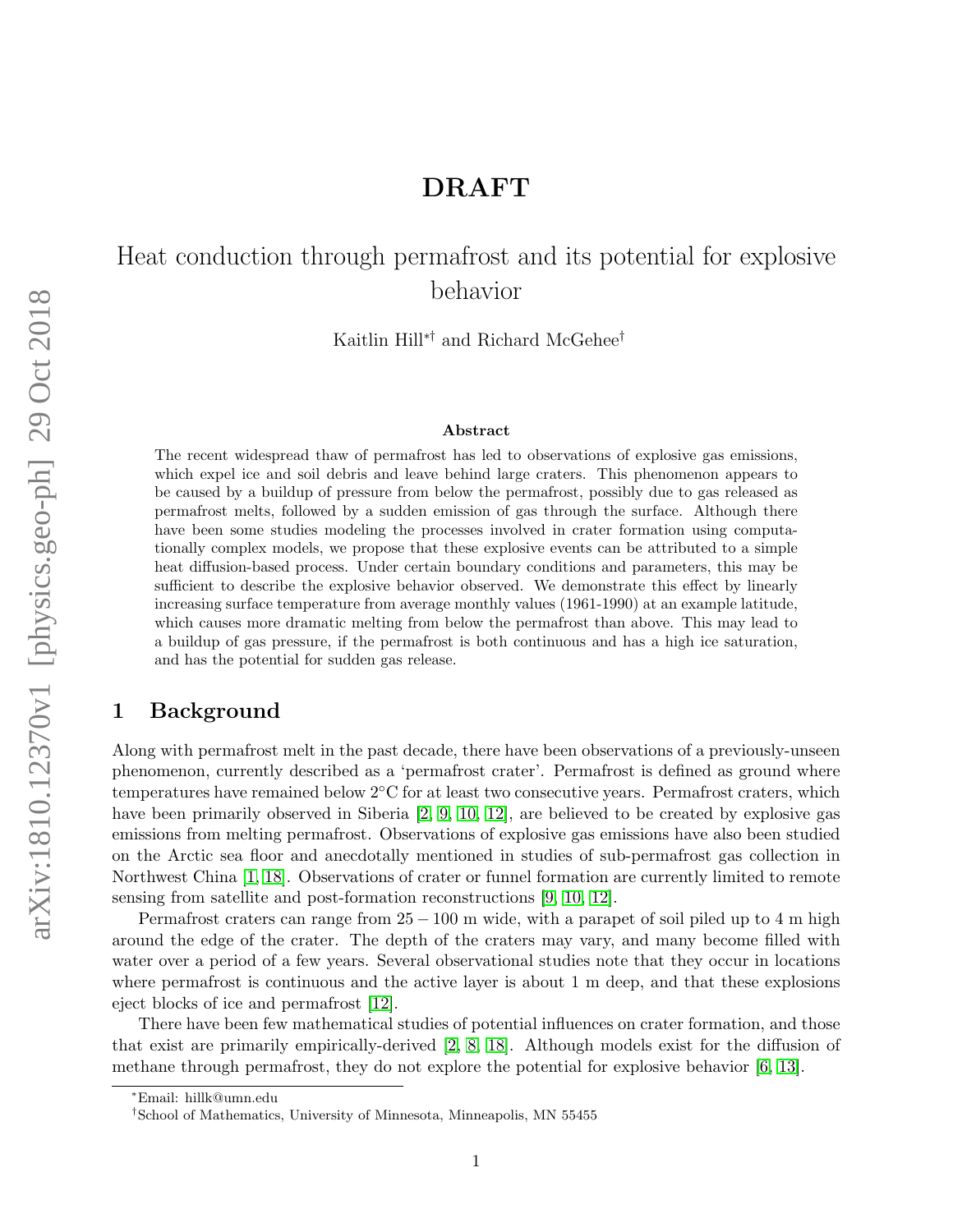In this note we propose a simple heat conduction-based model for permafrost melt through a column of lithosphere. This model provides a highly idealized description of permafrost melt compared to current studies of heat conduction through the lithosphere [\[16\]](#page-4-3). However, we contend that the possibility of sudden gas release is present even in this toy model, which indicates that simple processes may govern this sudden release. Experimental evidence suggests that a build-up of pressure may be a primary factor in the explosive behavior causing permafrost craters [\[19\]](#page-4-4). Using this conceptual model, we hypothesize that permafrost melt occurs both in the active layer and at the lower permafrost boundary, and that the melting at the lower boundary may cause a build-up of pressure due to gas release below the permafrost, if the permafrost has a high ice saturation. The combination of a thin layer of permafrost and pressure from methane gas release below this layer may be sufficient to cause an explosive emission of methane at the surface.

#### 2 A simple model of heat diffusion

We consider a simple column model for heat conduction through the mantle in the presence of permafrost. For a given latitude, we model the vertical diffusion of heat through the soil as a heat equation with Dirichlet boundary conditions,

$$
\frac{\partial T}{\partial t} = k \frac{\partial^2 T}{\partial z^2}, \qquad t > 0 \qquad 0 < z < l
$$
  
\n
$$
T(z, 0) = \frac{M - T_S(0)}{l} z + T_S(0),
$$
  
\n
$$
T(0, t) = T_S(t) + F,
$$
  
\n
$$
T(l, t) = M,
$$

where  $k$  is the thermal diffusivity. Here, we have assumed heat travels vertically in a column through the earth, with  $z = 0$  at the surface and increasing downward. We initialize the system using the equilibrium temperature profile of the model with no added temperature forcing ( $F \equiv 0$ ).

The boundary condition at the surface,  $T(0, t) = T<sub>S</sub>(t) + F$ , represents a combination of the temperature at the surface  $T_S(t)$  and a constant forcing that represents a linear increase in temperature. This temperature increase may be attributed in part to rising greenhouse gases. In general, increasing greenhouse gases causes an approximately logarithmic reduction in outgoing longwave radiation at the surface, leading to a corresponding increase in temperature [\[15\]](#page-4-5). Although in principle the model applies to any surface temperature function, we approximate the temperature at the surface as sinusoidal with period one year,  $T_S(t) \equiv -5 - 20 \cos(2\pi t)$ . Figure [1\(](#page-2-0)a) compares our approximation to monthly mean land surface temperature observations, averaged from 1961 to 1990 [\[14\]](#page-4-6). We use surface temperature averages at approximately 61◦N, as an example latitude near the edge of continuous permafrost.

We take the boundary condition from below to be a heat source from the convective portion of the mantle. We approximate the temperature at the lower boundary of the crust as constant,  $M \in [10, 35]$  °C at a depth of  $l = 1,000 \text{ m } [3, 17]$  $l = 1,000 \text{ m } [3, 17]$  $l = 1,000 \text{ m } [3, 17]$ . For the purposes of simulating a thin layer of permafrost, however, we set  $M = 60$ . Although this is higher than the expected temperature at 1,000 m depth, this provides an initial relatively thin layer of permafrost without incorporating additional complexity into the model.

The thermal diffusivity coefficient is defined as  $k \equiv K/\rho c$ , where  $\rho c \approx 0.5$  cal cm<sup>-3</sup> K<sup>-1</sup> is the volumetric heat capacity of the medium and  $K$  is its thermal conductivity [\[11\]](#page-3-7). Volumetric heat capacity is approximately 0.5 cal cm<sup>-3</sup> K<sup>-1</sup>  $\approx$  0.06 W yr m<sup>-3</sup> K<sup>-1</sup> for all soils including ice [\[11\]](#page-3-7). The thermal conductivity of soil near freezing varies dramatically depending on the moisture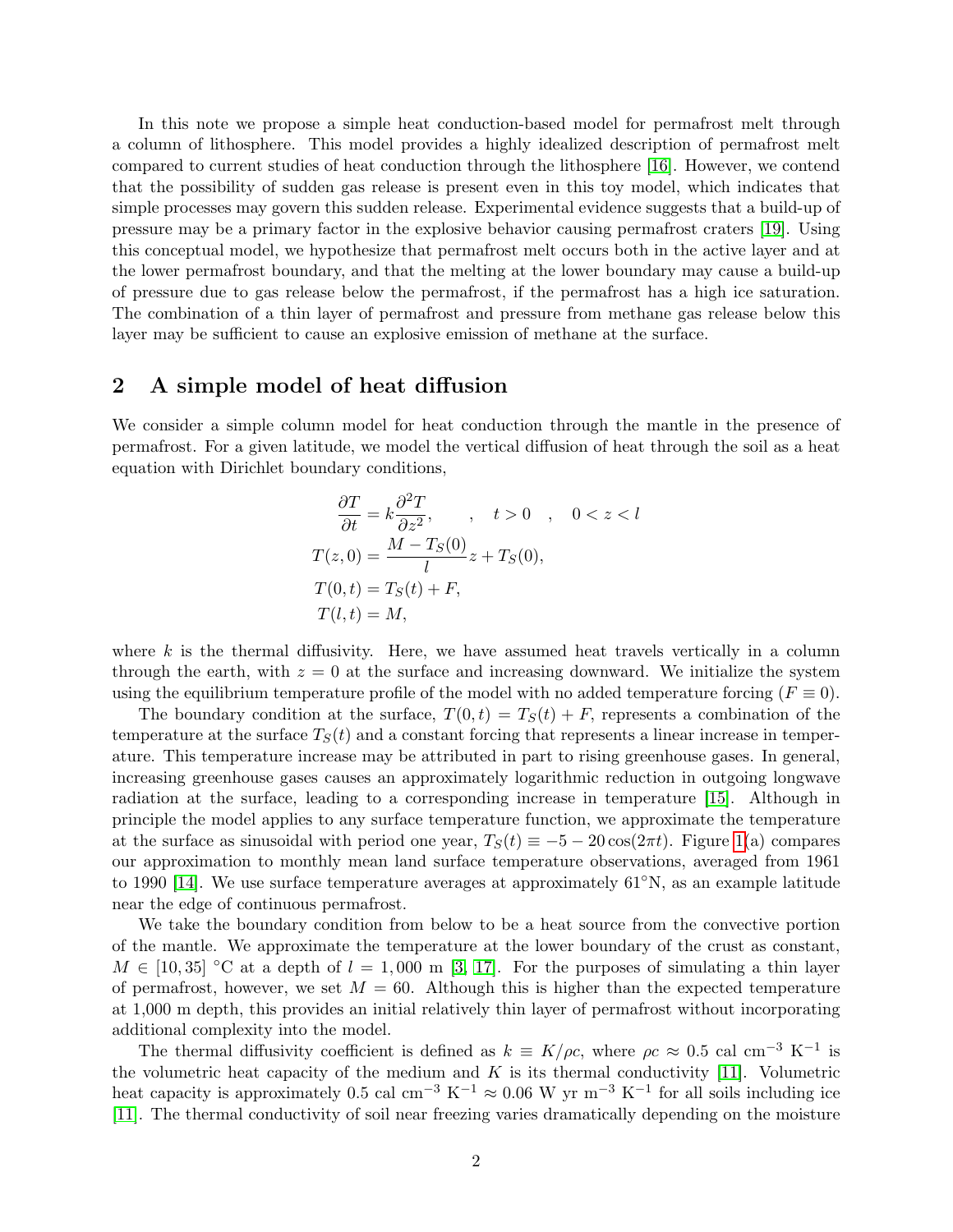<span id="page-2-0"></span>

Figure 1: (a) Surface temperature  $T<sub>S</sub>(t)$  approximation (curve) and monthly average temperature observations at 61◦N (scatter points). Observations calculated from land surface temperatures in CRU CL v2.0 [\[14\]](#page-4-6). (b) Profile of the maximum (red), minimum (blue), and average (black) temperature during the year beginning at  $t = 50$  years. (c) Permafrost depth variation as F increases, where the color gradient shows the temperature evolution and the black line gives the permafrost boundary. Simulations use the parameters  $k = 700$ ,  $M = 60$ , and  $l = 1,000$ .

content and dry density of the soil [\[4,](#page-3-8) [5,](#page-3-9) [7\]](#page-3-10). Following the meta-analysis of Farouki, we let  $K \in$ [5, 55] W m<sup>-1</sup> K<sup>-1</sup>, so  $k \in [75, 828]$  m<sup>2</sup> yr<sup>-1</sup> [\[4\]](#page-3-8). The lower end of the range corresponds to 0.25 degrees of saturation, a temperature of  $-4^{\circ}$ C, and the thermal conductivity of the solid part of the soil is 2 W m<sup>-1</sup> K<sup>-1</sup>. The upper end of the range corresponds to fully saturated soil (1.0 degree of saturation), a temperature of −4 ◦C, and a thermal conductivity of the solid part of the soil of  $9 \text{ W m}^{-1} \text{ K}^{-1}.$ 

### 3 Potential for explosion

In this section we give a brief overview of model behavior as temperature is increased linearly by increasing  $F$ . We give a qualitative evaluation of the model spatial profile and temperature variation through a column of soil.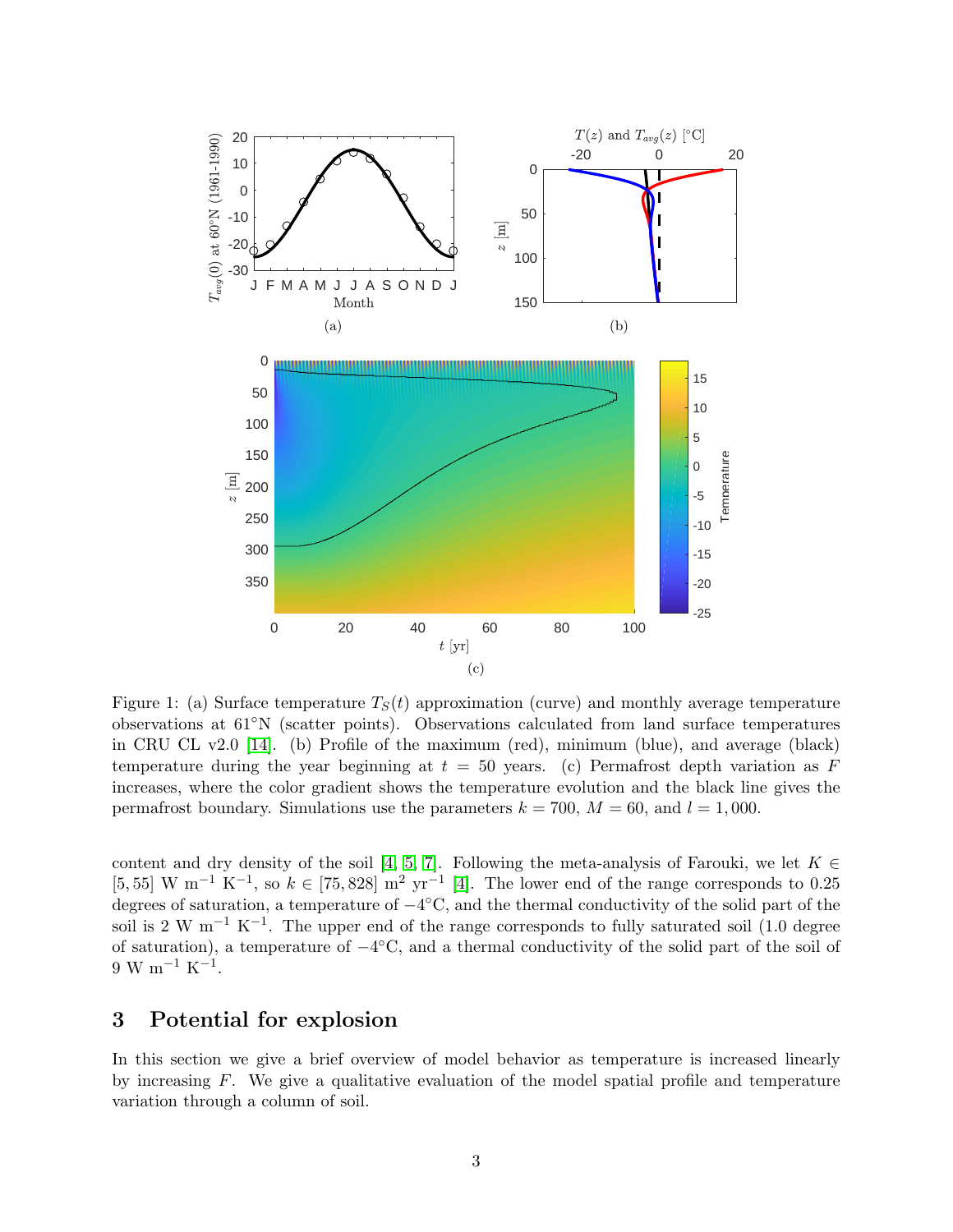We simulate the effect of increased greenhouse gases by ramping the parameter  $F$  linearly from 0 °C to 3 °C over a period of 100 years. Figure [1\(](#page-2-0)b) shows the temperature variation over a typical year mid-way through the simulation, where there is still an active layer in the permafrost. While the model does not involve enough physics to give a quantitatively accurate temperature profile, it is able to return one that is a qualitatively similar.

Figure [1\(](#page-2-0)c) shows the evolution of the temperature profile over the entire simulation, with the permafrost boundaries indicated by the black curve. As depth increases from the surface, the permafrost begins above a thin permafrost-free active layer, and ends at a lower boundary formed by heat flux coming from the mantle. Note that although increasing  $F$  changes the boundary condition at the surface, the permafrost is first appreciably affected at the lower boundary of the permafrost.

The permeability of methane through permafrost becomes minimal  $(1/100 \text{ darcys})$  at  $60\%$ saturation and negligible at 80% saturation; see [\[18\]](#page-4-1). Given a permafrost layer that is initially thin, the combined effect of an initial imbalance of greater warming from below than above, along with highly saturated permafrost, may lead to a build-up of pressure due to gas release from beneath the permafrost. When this pressure reaches a critical level, it may release suddenly and explosively through a weak point in the permafrost layer.

#### References

- <span id="page-3-3"></span>[1] Andreassen, K., et al. (2017). Massive blow-out craters formed by hydrate-controlled methane expulsion from the Arctic seafloor. Science, 356(6341), pp. 948-953.
- <span id="page-3-0"></span>[2] Buldovicz, S. N., et al. (2018). Cryovolcanism on the Earth: Origin of a Spectacular Crater in the Yamal Peninsula (Russia). Scientific Reports, 8(1), 13534.
- <span id="page-3-6"></span>[3] Earle, S. (2016). Physical Geology. Campus Manitoba.
- <span id="page-3-8"></span>[4] Farouki, O.T. (1981). The thermal properties of soils in cold regions. Cold Regions Science and Technology,  $5(1)$ , pp. 67-75.
- <span id="page-3-9"></span>[5] Johansen, O. (1977). Thermal conductivity of soils (No. CRREL-TL-637). Cold Regions Research and Engineering Lab, Hanover NH.
- <span id="page-3-5"></span>[6] Kaiser, S., et al. (2017). Process-based modelling of the methane balance in periglacial landscapes (JSBACH-methane). Geoscientific Model Development, 10(1), pp. 333-358.
- <span id="page-3-10"></span>[7] Kersten, M.S. (1949). LABORATORY RESEARCH FOR THE DETERMINATION OF THE THER-MAL PROPERTIES OF SOILS. Minnesota Univ Minneapolis Engineering Experiment Station.
- <span id="page-3-4"></span>[8] Khimenkov, A. N., et al. (2019). Structural Transformations of Permafrost before the Formation of the Yamal Craters. In Natural Hazards and Risk Research in Russia, Springer, pp. 305-316.
- <span id="page-3-1"></span>[9] Kizyakov, A., et al. (2017). Comparison of Gas Emission Crater Geomorphodynamics on Yamal and Gydan Peninsulas (Russia), Based on Repeat Very-High-Resolution Stereopairs. Remote Sensing, 9(10), 1023.
- <span id="page-3-2"></span>[10] Kizyakov, A., et al. (2018). Microrelief Associated with Gas Emission Craters: Remote-Sensing and Field-Based Study. Remote Sensing, 10(5), 677.
- <span id="page-3-7"></span>[11] Lachenbruch, A.H., and B.V. Marshall (1986). Changing climate: geothermal evidence from permafrost in the Alaskan Arctic. Science, 234 (4777), pp. 689-696.